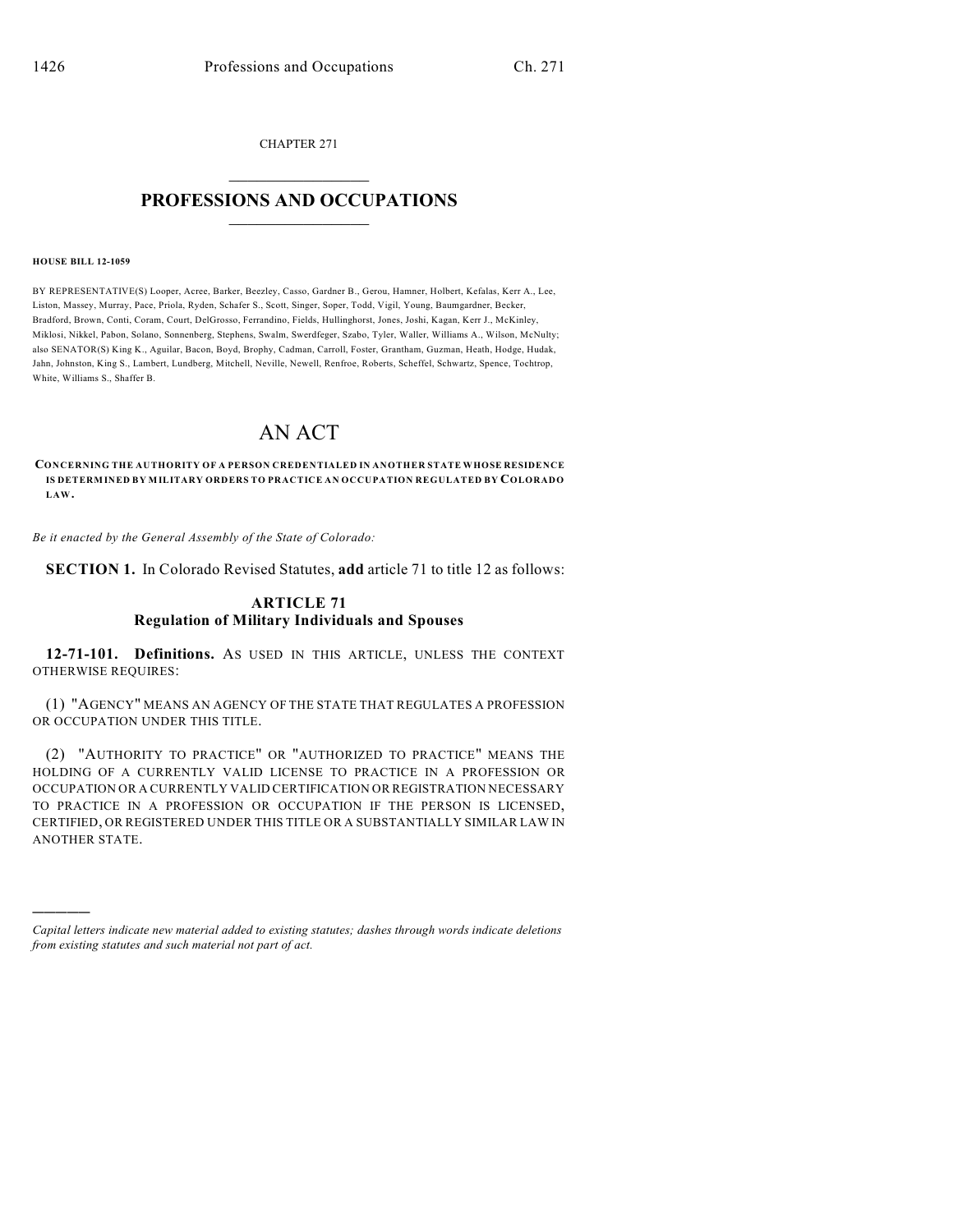(3) "MILITARY SPOUSE" MEANS THE SPOUSE OF A PERSON WHO IS ACTIVELY SERVING IN THE UNITED STATES ARMED FORCES AND WHO IS STATIONED IN COLORADO IN ACCORDANCE WITH MILITARY ORDERS.

**12-71-102. Authority to practice - reciprocity.** (1) NOTWITHSTANDING ANY OTHER ARTICLE OF THIS TITLE, A PERSON NEED NOT OBTAIN AUTHORITY TO PRACTICE AN OCCUPATION OR PROFESSION UNDER THIS TITLE DURING THE PERSON'S FIRST YEAR OF RESIDENCE IN COLORADO IF:

(a) THE PERSON IS A MILITARY SPOUSE WHO IS AUTHORIZED TO PRACTICE THAT OCCUPATION OR PROFESSION IN ANOTHER STATE;

(b) OTHER THAN THE PERSON'S LACK OF LICENSURE, REGISTRATION, OR CERTIFICATION IN COLORADO, THERE IS NO BASIS TO DISQUALIFY THE PERSON UNDER THIS TITLE; AND

(c) THE PERSON CONSENTS, AS A CONDITION OF PRACTICING IN COLORADO, TO BE SUBJECT TO THE JURISDICTION AND DISCIPLINARY AUTHORITY OF THE APPROPRIATE AGENCY.

(2) THIS SECTION DOES NOT PREVENT AN AGENCY FROM ENTERING INTO A RECIPROCITY AGREEMENT WITH THE REGULATING AUTHORITY OF ANOTHER STATE OR JURISDICTION IF OTHERWISE AUTHORIZED BY LAW.

(3) THIS SECTION DOES NOT APPLY TO AUTHORITY TO PRACTICE UNDER ARTICLE 25, 28, 36, 40, OR 61 OF THIS TITLE.

**12-71-103. Notice.** (1) **Agency.** IF A PERSON WHO IS PRACTICING IN COLORADO UNDER SECTION 12-71-102 APPLIES FOR AUTHORITY TO CONTINUE TO PRACTICE AFTER THE FIRST YEAR UNDER ANOTHER ARTICLE OF THIS TITLE, THE APPLICANT SHALL NOTIFY THE AGENCY RECEIVING THE APPLICATION OF THE FOLLOWING:

(a) THE APPLICANT IS CURRENTLY PRACTICING IN COLORADO UNDER THIS ARTICLE;

(b) THE DATE THE APPLICANT BEGAN PRACTICING IN COLORADO; AND

(c) THE NAME AND CONTACT INFORMATION OF ANY PERSON EMPLOYING THE APPLICANT TO PRACTICE IN COLORADO.

(2) **Employer.** IF AN AGENCY DENIES THE APPLICATION FOR AUTHORITY TO PRACTICE UNDER THIS TITLE, THE AGENCY SHALL NOTIFY THE EMPLOYER THAT THE PERSON WAS DENIED AUTHORITY TO CONTINUE TO PRACTICE UNDER THIS TITLE.

**12-71-104. Continuing education - regulated service members- rules.** (1) AN AGENCY MAY ACCEPT, FROM A PERSON WITH AUTHORITY TO PRACTICE, CONTINUING EDUCATION, TRAINING, OR SERVICE COMPLETED AS A MEMBER OF THE ARMED FORCES OR RESERVES OF THE UNITED STATES, THE NATIONAL GUARD OF ANY STATE, THE MILITARY RESERVES OF ANY STATE, OR THE NAVAL MILITIA OF ANY STATE TOWARD THE EDUCATIONAL QUALIFICATIONS TO RENEW THE PERSON'S AUTHORITY TO PRACTICE.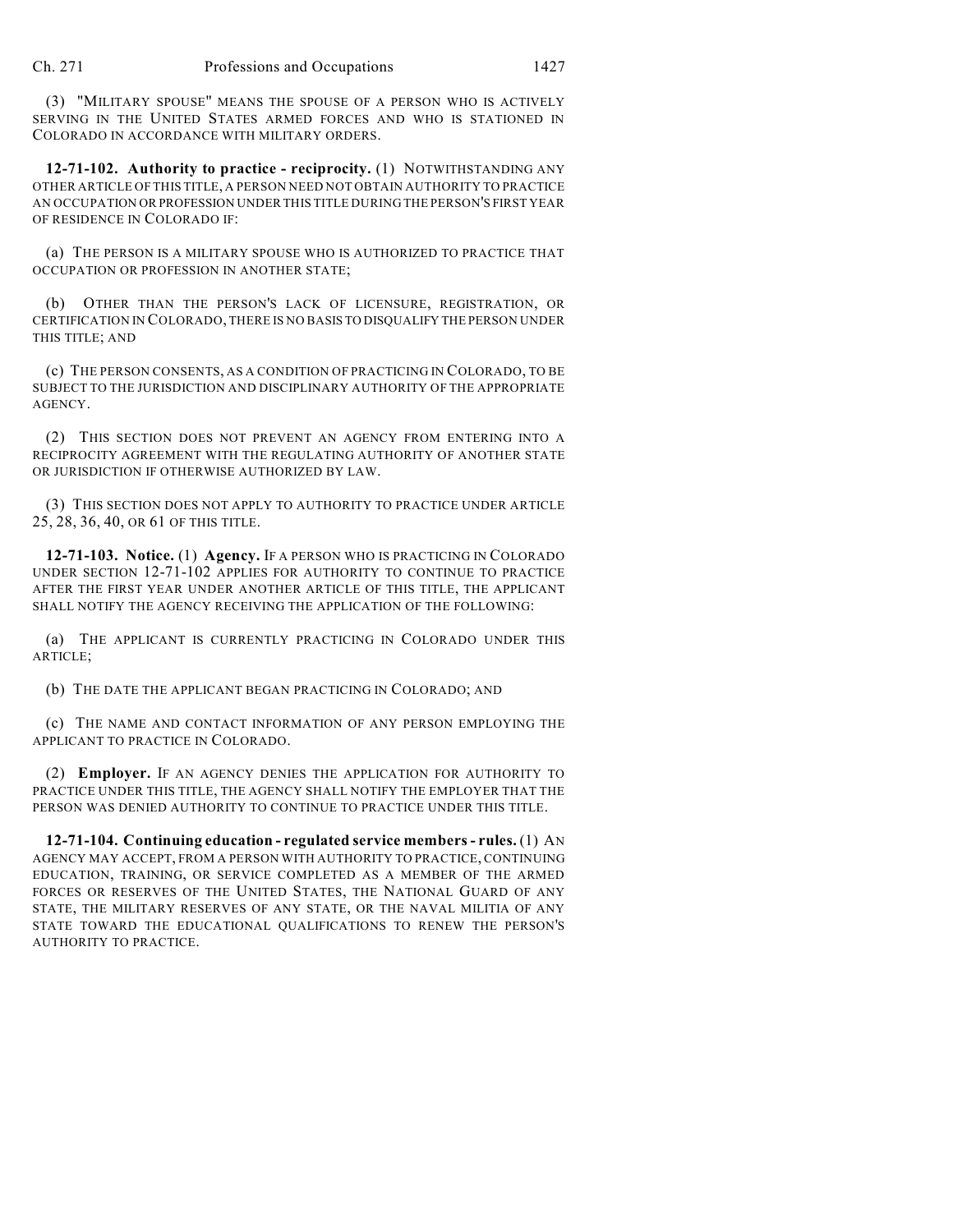(2) AN AGENCY MAY PROMULGATE RULES ESTABLISHING EDUCATIONAL STANDARDS AND PROCEDURES NECESSARY TO IMPLEMENT THIS SECTION.

**12-71-105. Rules.** THE DIRECTOR OF THE DIVISION OF REGISTRATIONS MAY PROMULGATE RULES REASONABLY NECESSARY TO IMPLEMENT THIS ARTICLE.

**SECTION 2.** In Colorado Revised Statutes, 25-3.5-201, **amend** (2) as follows:

**25-3.5-201. Training programs.** (2) The department shall distribute the curricula and teaching aids to training institutions and hospitals upon request from a recognized training group or hospital. If  $\frac{a}{x}$  A county is unable to arrange for necessary training programs, the departmentshall arrange such A TRAINING program within the immediate vicinity of the agency requesting such THE program. The department shall issue emergency medical technician SERVICE PROVIDER certificates pursuant to IN ACCORDANCE WITH section 25-3.5-203 (1) and may issue certificates of successful course completion to those individuals who successfully complete other emergency medical services training programs of the department. Such THE programs may provide for the training of emergency medical dispatchers, emergency medical services instructors, emergency medical services coordinators, and other personnel who provide emergency medical services. The receipt of such a THE certificate of course completion shall IS not be deemed state licensure, approval, or a determination of competency.

**SECTION 3.** In Colorado Revised Statutes, **amend** 25-3.5-202 as follows:

**25-3.5-202. Personnel - basic requirements.** Emergency medical personnel employed or utilized in connection with an ambulance service shall meet the qualifications established, by resolution, by the board of county commissioners of the county in which the ambulance is based in order to be certified. For ambulance drivers, the minimum requirements shall include the possession of a valid driver's license and other requirements to be established by the board by rule pursuant to UNDER section 25-3.5-308; for any person responsible for providing direct emergency medical care and treatment to patients transported in an ambulance, the minimum requirement shall be IS possession of an emergency medical technician SERVICE PROVIDER certificate issued by the department. In the case of an emergency in any AN ambulance service area where no person possessing the qualifications required by this section is present or available to respond to a call for the emergency transportation of patients by ambulance, any person may operate such THE ambulance to transport any sick, injured, or otherwise incapacitated or helpless person in order to stabilize the medical condition of such THE person pending the availability of medical care.

**SECTION 4.** In Colorado Revised Statutes, 25-3.5-203, **amend** (1) (a.5), (1) (b) introductory portion, (1) (c) (I), (1) (c) (II), (4) (a), (4) (b) (I), and (4) (c) (I) (A); and **add** (1) (d) as follows:

**25-3.5-203. Emergency medical service providers - certification - renewal of certificate - duties of department - rules - criminal history record checks.** (1) (a.5) On and after January 1, 2011, The executive director or chief medical officer shall regulate the acts emergency medical technicians SERVICE PROVIDERS are authorized to perform subject to the medical direction of a licensed physician.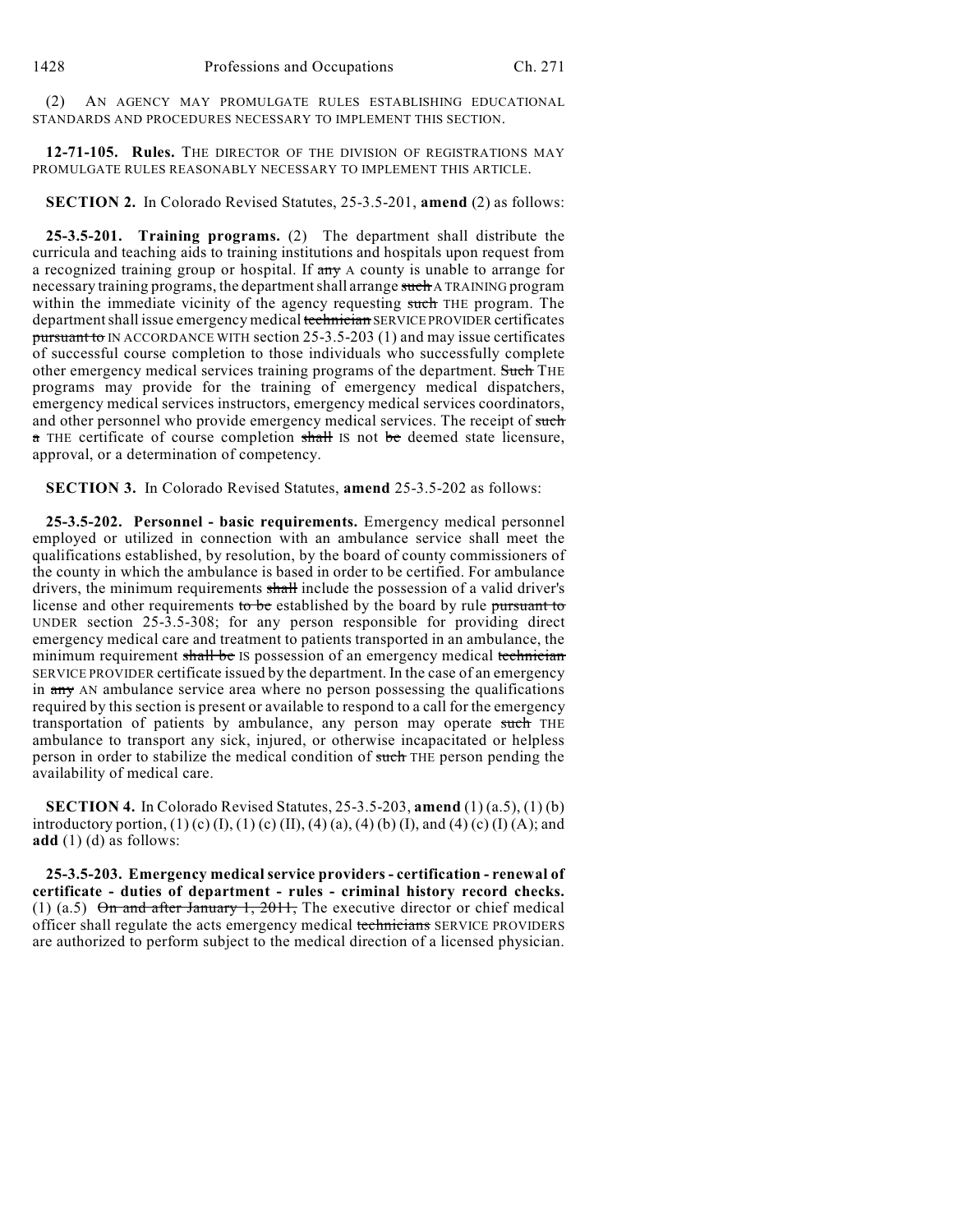The executive director or chief medical officer, after considering the advice and recommendations of the advisory council, shall adopt and revise rules, as necessary, regarding the regulation of emergency medical technicians SERVICE PROVIDERS and their duties and functions. The executive director or chief medical officer may adopt the rules prior to January 1, 2011, but the rules shall not take effect until January 1, 2011, or later.

(b) The department shall certify emergency medical technicians SERVICE PROVIDERS. The board shall adopt rules for the certification of emergency medical technicians Such SERVICE PROVIDERS. THE rules shall MUST include but not be limited to, the following:

(c) (I) The department may issue a provisional certification to an applicant for certification as an emergency medical technician SERVICE PROVIDER who requests issuance of a provisional certification and who pays any fee authorized pursuant to UNDER rules adopted by the board. A provisional certification shall be IS valid for not more than ninety days.

(II) The department  $\frac{m}{dy}$  SHALL NOT issue a provisional certification  $\frac{m}{y}$  if UNLESS the applicant satisfies the requirements for certification pursuant to IN ACCORDANCE WITH this section and rules adopted by the board pursuant to UNDER this subsection  $(1)$ . If the department finds that an emergency medical technician SERVICE PROVIDER that has received a provisional certification has violated any requirements for certification, the department may impose disciplinary sanctions pursuant to UNDER subparagraph (IV) of paragraph (b) of this subsection (1).

(d) (I) THE DEPARTMENT SHALL EXEMPT CERTIFIED EMERGENCY MEDICAL SERVICE PROVIDERS WHO HAVE BEEN CALLED TO FEDERALLY FUNDED ACTIVE DUTY FOR MORE THAN ONE HUNDRED TWENTY DAYS TO SERVE IN A WAR, EMERGENCY, OR CONTINGENCY FROM THE PAYMENT OF CERTIFICATION FEES AND FROM CONTINUING EDUCATION OR PROFESSIONAL COMPETENCY REQUIREMENTS OF THIS ARTICLE FOR A RENEWAL DATE DURING THE SERVICE OR THE SIX MONTHS AFTER THE COMPLETION OF SERVICE.

(II) UPON PRESENTATION OF SATISFACTORY EVIDENCE BY AN APPLICANT FOR RENEWAL OF CERTIFICATION, THE DEPARTMENT MAY ACCEPT CONTINUING MEDICAL EDUCATION, TRAINING, OR SERVICE COMPLETED BY AN INDIVIDUAL AS A MEMBER OF THE ARMED FORCES OR RESERVES OF THE UNITED STATES, THE NATIONAL GUARD OF ANY STATE, THE MILITARY RESERVES OF ANY STATE, OR THE NAVAL MILITIA OF ANY STATE TOWARD THE QUALIFICATIONS TO RENEW THE INDIVIDUAL'S CERTIFICATION.

(III) AN INDIVIDUAL SERVING IN THE ARMED SERVICES OF THE UNITED STATES OR THE SPOUSE OF THE INDIVIDUAL MAY APPLY FOR CERTIFICATION UNDER THIS ARTICLE WHILE STATIONED WITHIN THIS STATE. THE INDIVIDUAL OR SPOUSE IS EXEMPT FROM THE INITIAL CERTIFICATION REQUIREMENTS IN THIS ARTICLE, EXCEPT FOR THOSE IN SUBSECTION (4) OF THIS SECTION IF THE PERSON HOLDS A VALID CERTIFICATE OR LICENSE TO PROVIDE EMERGENCY MEDICAL SERVICES FROM ANOTHER STATE, THE CERTIFICATE OR LICENSE IS CURRENT, AND THE PERSON IS IN GOOD STANDING.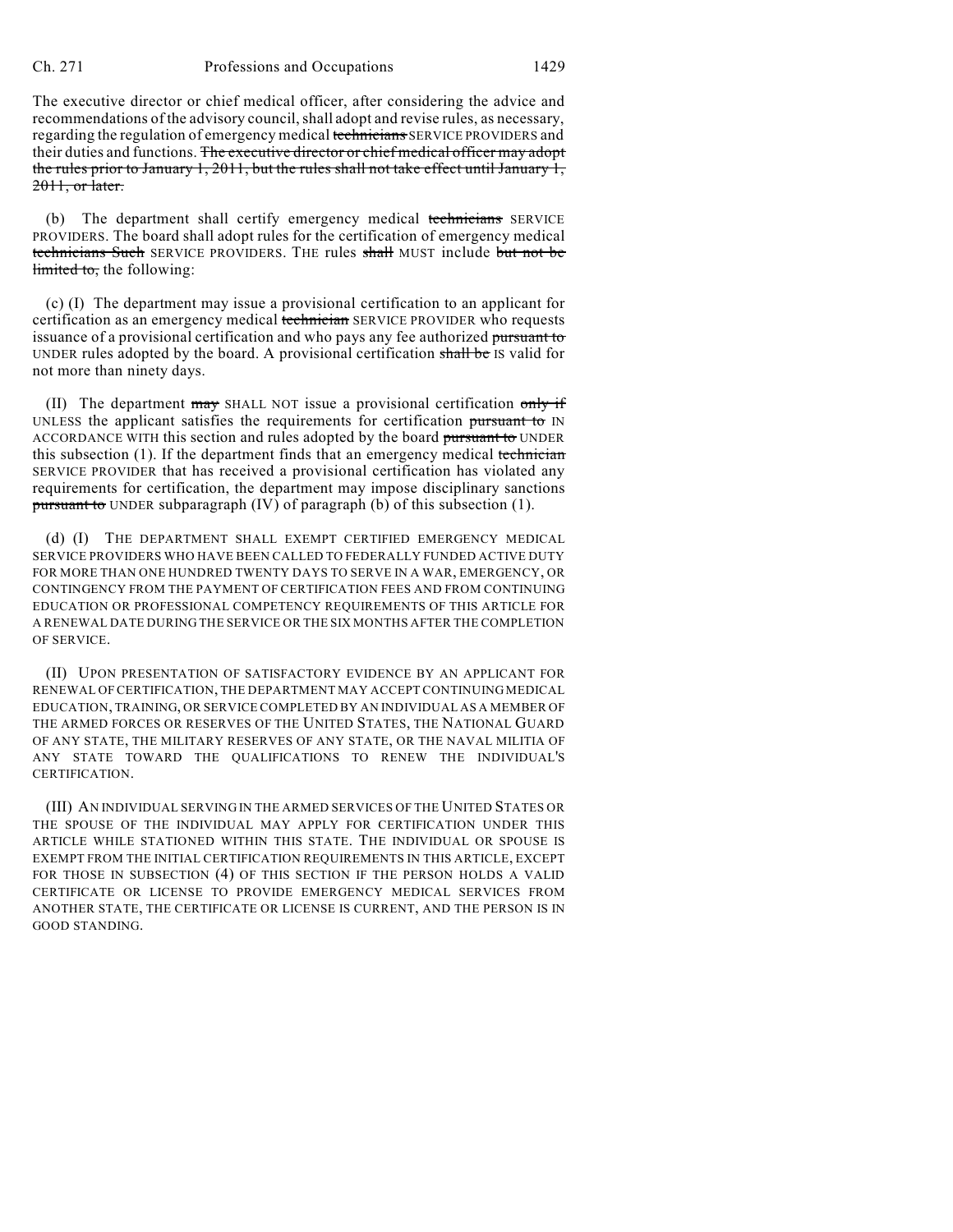1430 Professions and Occupations Ch. 271

(IV) THE BOARD SHALL PROMULGATE RULES TO IMPLEMENT THIS PARAGRAPH (d), INCLUDING THE CRITERIA AND EVIDENCE FOR ACCEPTABLE CONTINUING MEDICAL EDUCATION AND TRAINING OR SERVICE.

(4) (a) The department may, with reasonable cause, acquire a fingerprint-based criminal history record check from the Colorado bureau of investigation for the purpose of investigating TO INVESTIGATE the holder of or applicant for an emergency medical technician SERVICE PROVIDER certificate. The department may acquire a name-based criminal history record check for a certificate holder or an applicant who has twice submitted to a fingerprint-based criminal history record check and whose fingerprints are unclassifiable.

(b) (I) Any government entity that employs a person as or allows a person to volunteer as an emergency medical technician SERVICE PROVIDER in a position that would require REQUIRING direct contact with any patient PATIENTS shall require all volunteer and employed emergency medical technicians SERVICE PROVIDERS, who have lived in the state for three years or less at the time of the initial certification or certification renewal, to submit to a federal bureau of investigation fingerprint-based national criminal history record check for the purpose of determining TO DETERMINE eligibility for employment. Each emergency medical technician SERVICE PROVIDER required to submit to a federal bureau of investigation fingerprint-based national criminal history record check shall obtain a complete set of fingerprints taken by a local law enforcement agency or another entity designated by the department. The local law enforcement agency or other such designated entity that took the fingerprints shall transmit them to the Colorado bureau of investigation, which shall in turn forward them to the federal bureau of investigation for a national criminal history record check. The department or other authorized government entity shall be IS the authorized agency to receive and disseminate information regarding the result of any A national criminal history record check. Any such EACH ENTITY HANDLING THE national criminal history record check shall be handled in accordance COMPLY with Pub.L. 92-544, as amended. Each government entity acting as the authorized recipient of the result of  $\frac{any}{x}$  A national criminal history record check shall forward the result of any such THE initial national criminal history record check and any subsequent notification of activity on the record to the department for the purpose of determining TO DETERMINE the individual's eligibility for initial certification or certification renewal.

(c) (I) (A)  $\overrightarrow{Any}$  A government entity or any private, not-for-profit, or for-profit organization that employs a person or allows a person to volunteer as an emergency medical technician SERVICE PROVIDER in a position that would require REQUIRING direct contact with any patient PATIENTS shall require all volunteer and employed emergency medical technicians SERVICE PROVIDERS, who have lived in the state for more than three years at the time of initial certification or certification renewal, to submit to a fingerprint-based criminal history record check by the Colorado bureau of investigation for the purpose of determining TO DETERMINE eligibility for employment. The organization shall forward the result of any such THE criminal history record check and any subsequent notification of activity on the record to the department for the purpose of determining TO DETERMINE eligibility for initial certification or certification renewal.

**SECTION 5.** In Colorado Revised Statutes, 25-3.5-205, **amend** (1) (a), (2), and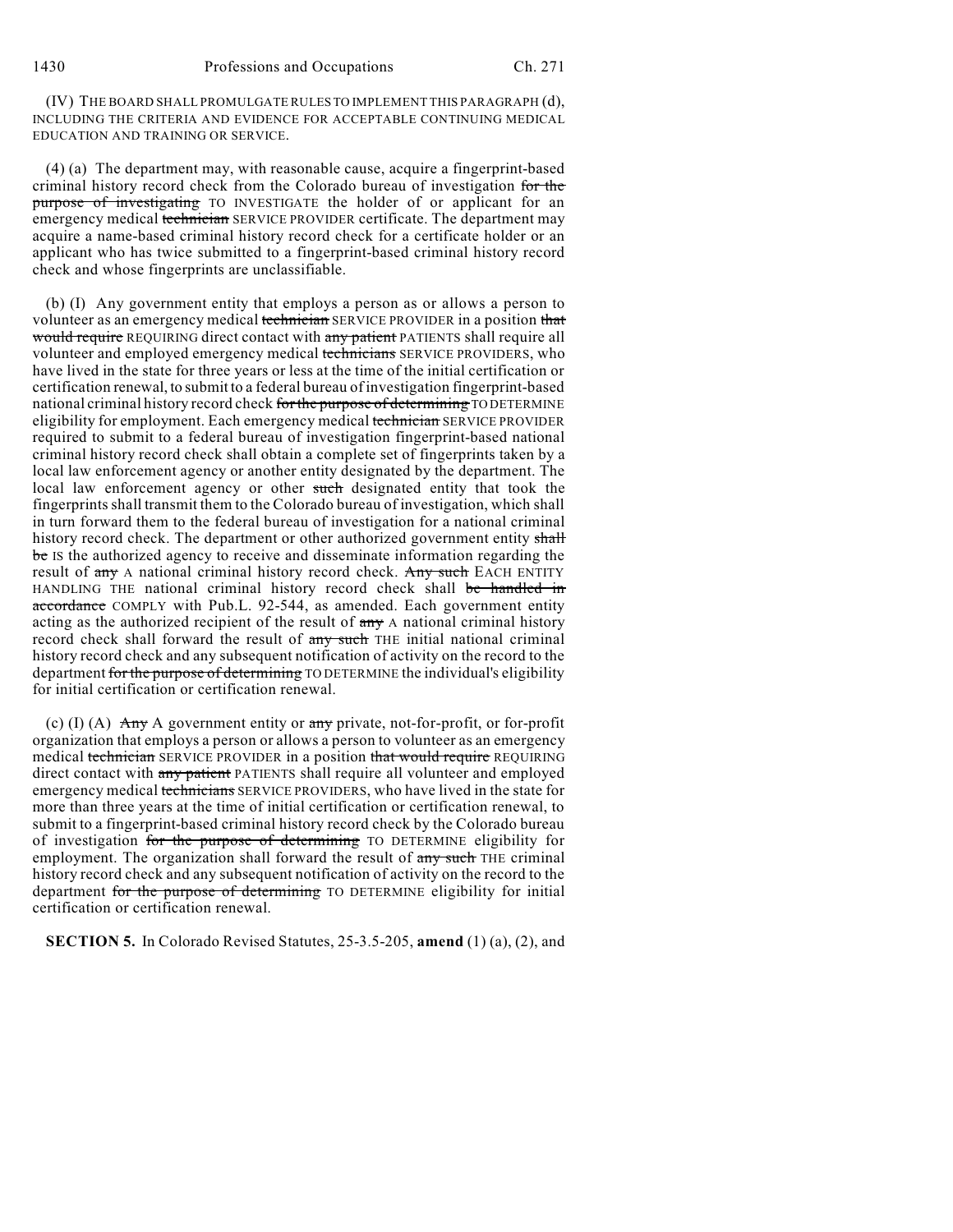(5) (a) as follows:

**25-3.5-205. Emergency medicalservice providers- investigations - discipline.** (1) (a) The department shall have the power to MAY administer oaths, take affirmations of witnesses, and issue subpoenas to compel the attendance of witnesses and the production of all relevant records and documents to investigate alleged misconduct by certified emergency medical technicians SERVICE PROVIDERS.

(2) An emergency medical technician SERVICE PROVIDER, the employer of an emergency medical technician SERVICE PROVIDER, a medical director, and a physician providing medical direction of an emergency medical technician SERVICE PROVIDER shall report to the department any misconduct that is known or reasonably believed by such THE person to have occurred.

(5) For the purposes of this section:

(a) "Medical director" means a physician who supervises certified emergency medical technicians SERVICE PROVIDERS consistent with the rules adopted by the executive director or chief medical officer, as applicable, pursuant to UNDER section 25-3.5-206.

**SECTION 6.** In Colorado Revised Statutes, 25-3.5-206, **amend** (1), (2) (a) introductory portion, (2) (a) (I) (D), (2) (a) (I) (E), (2) (a) (I) (F), (3) introductory portion, (3) (a), (3) (c), (4) (a) introductory portion, (4) (a) (I), and (4) (a) (II) as follows:

**25-3.5-206. Emergency medical practice advisory council - creation - powers and duties - emergency medical service provider scope of practice rules.** (1) There is hereby created within the department, as a **type 2** entity under the direction of the executive director of the department, the emergency medical practice advisory council, referred to in this part 2 as the "advisory council". The advisory council is responsible for advising the department regarding the appropriate scope of practice for emergency medical technicians SERVICE PROVIDERS certified pursuant to UNDER section 25-3.5-203.

(2) (a) The emergency medical practice advisory council shall consist CONSISTS of the following eleven members:

(I) Eight voting members appointed by the governor as follows:

(D) One emergency medical technician SERVICE PROVIDER certified at an advanced life support level who is actively involved in the provision of emergency medical services;

(E) One emergency medical technician SERVICE PROVIDER certified at a basic life support level who is actively involved in the provision of emergency medical services; and

(F) One emergency medical technician SERVICE PROVIDER certified at any level who is actively involved in the provision of emergency medical services;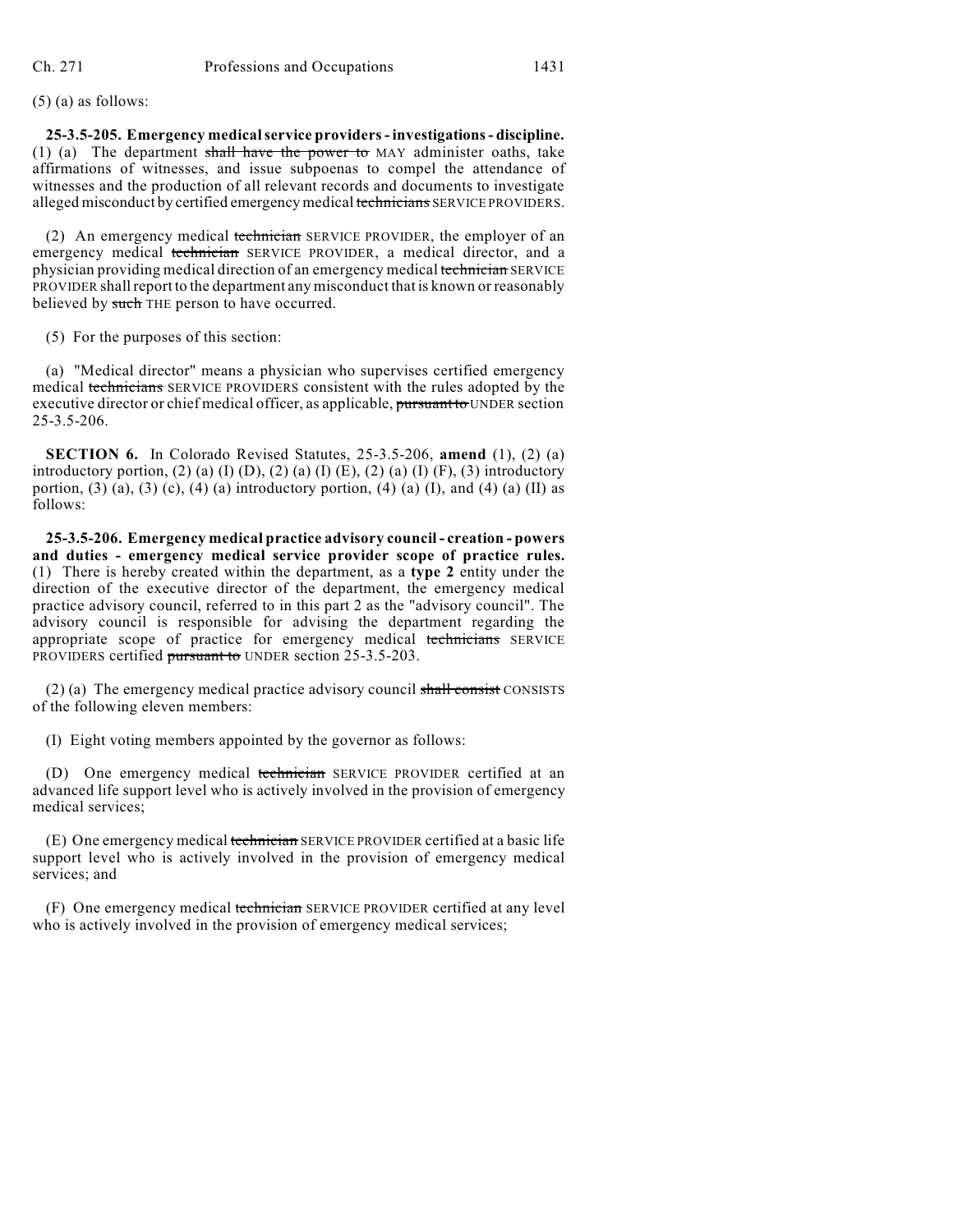1432 Professions and Occupations Ch. 271

(3) The advisory council shall provide general technical expertise on matters related to the provision of patient care by emergency medical technicians SERVICE PROVIDERS and shall advise or make recommendations to the department in the following areas:

(a) The acts and medications that certified emergency medical technicians SERVICE PROVIDERS at each level of certification are authorized to perform or administer under the direction of a physician medical director;

Modifications to emergency medical technician SERVICE PROVIDER certification levels and capabilities; and

(4) (a) The executive director or, if the executive director is not a physician, the chief medical officer shall adopt rules in accordance with article 4 of title 24, C.R.S., concerning the scope of practice of emergency medical technicians SERVICE PROVIDERS for prehospital care. The rules shall MUST include but not be limited to, the following:

(I) Allowable acts for each level of emergency medical technician SERVICE PROVIDER certification and the medications that each level of emergency medical technician SERVICE PROVIDER certification can administer;

(II) Defining the physician medical direction that is required for appropriate oversight of an emergency medical technician SERVICE PROVIDER by an emergency medical services medical director;

**SECTION 7.** In Colorado Revised Statutes, 12-36-106, **amend** (3) introductory portion and (3) (y) as follows:

**12-36-106. Practice of medicine defined - exemptions from licensing requirements- unauthorized practice by physician assistants- penalties- rules.** (3) A person may engage in, and  $s$ hall IS not be required to obtain a license or a physician training license under this article with respect to, any of the following acts:

 $(y)$  The rendering of services by an emergency medical technician SERVICE PROVIDER certified pursuant to UNDER section 25-3.5-203, C.R.S., as long as IF the services rendered are consistent with rules adopted by the executive director or chief medical officer, as applicable, pursuant to UNDER section 25-3.5-206, C.R.S., defining the duties and functions of emergency medical technicians SERVICE PROVIDERS.

**SECTION 8.** In Colorado Revised Statutes, 13-21-108.2, **amend** (1), (2) introductory portion, and (2) (b) as follows:

**13-21-108.2. Persons rendering emergency assistance - competitive sports exemption from civil liability.** (1) (a) Except as provided in subsection (2) of this section, a person licensed as a physician, osteopath, chiropractor, nurse, physical therapist, podiatrist, dentist, or optometrist or certified as an emergency medical technician SERVICE PROVIDER under part 2 of article 3.5 of title 25, C.R.S., who, in good faith and without compensation, renders emergency care or emergency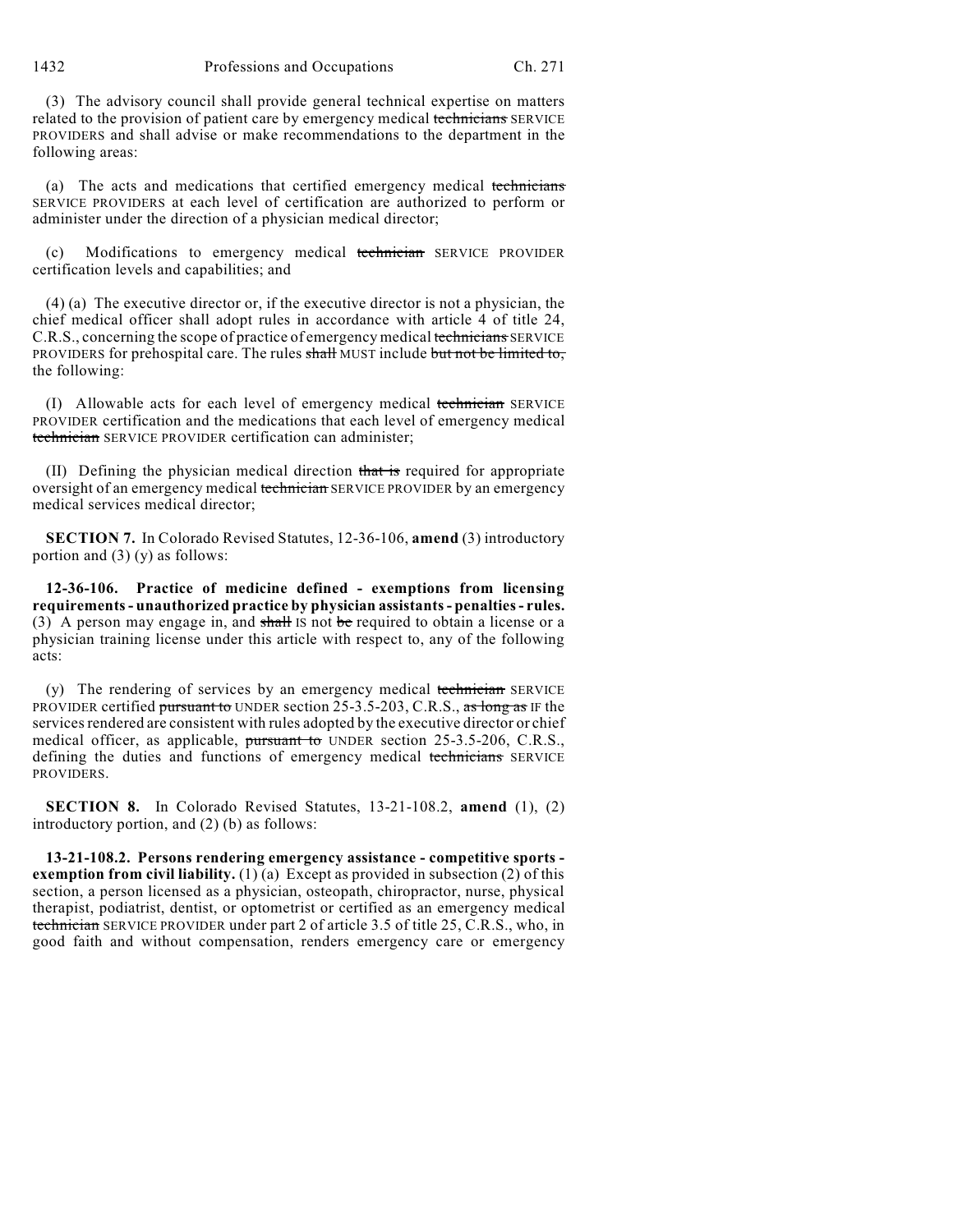assistance, including but not limited to sideline or on-field care as a team health care provider, to an individual requiring emergency care or emergency assistance as a result of having engaged in a competitive sport is not liable for civil damages as a result of acts or omissions by the physician, osteopath, chiropractor, nurse, physical therapist, podiatrist, dentist, or optometrist or person certified as an emergency medical technician SERVICE PROVIDER under part 2 of article 3.5 of title 25, C.R.S.

(b) The provisions of this subsection  $(1)$  shall apply to the rendering of emergency care or emergency assistance to a minor even if the physician, osteopath, chiropractor, nurse, physical therapist, podiatrist, dentist, or optometrist or the person certified as an emergency technician SERVICE PROVIDER under part 2 of article 3.5 of title 25, C.R.S., does not obtain permission from the parent or legal guardian of the minor before rendering the care or assistance; except that, if a parent or guardian refuses the rendering of emergency care, this subsection  $(1)$  shall DOES not apply.

(2) The exemption from civil liability described in subsection (1) of this section shall DOES not apply to:

(b) Acts or omissions that are outside the scope of the license held by the physician, osteopath, chiropractor, nurse, physical therapist, podiatrist, dentist, or optometrist or outside the scope of the certificate held by a person who is certified as an emergency medical technician SERVICE PROVIDER under part 2 of article 3.5 of title 25, C.R.S.

**SECTION 9.** In Colorado Revised Statutes, 15-18.6-101, **amend** (3) as follows:

**15-18.6-101. Definitions.** As used in this article, unless the context otherwise requires:

(3) "Emergency medical service personnel" means any AN emergency medical technician SERVICE PROVIDER at any level who is certified or licensed by the department of public health and environment. "Emergency medical service personnel" includes a first responder certified by the department of public health and environment or the division of fire safety in the office of preparedness, security, and fire safety in the department of public safety, in accordance with section 24-33.5-1205 (2) (c), C.R.S.

**SECTION 10.** In Colorado Revised Statutes, 15-18.7-102, **amend** (8) as follows:

**15-18.7-102. Definitions.** As used in this article, unless the context otherwise requires:

(8) "Emergency medical service personnel" means an emergency medical technician SERVICE PROVIDER who is certified or licensed by the department of public health and environment, created and existing pursuant to UNDER section 25-1-102, C.R.S., or any A first responder certified by the department of public health and environment or the division of fire safety in the office of preparedness, security, and fire safety in the department of public safety, in accordance with part 12 of article 33.5 of title 24, C.R.S.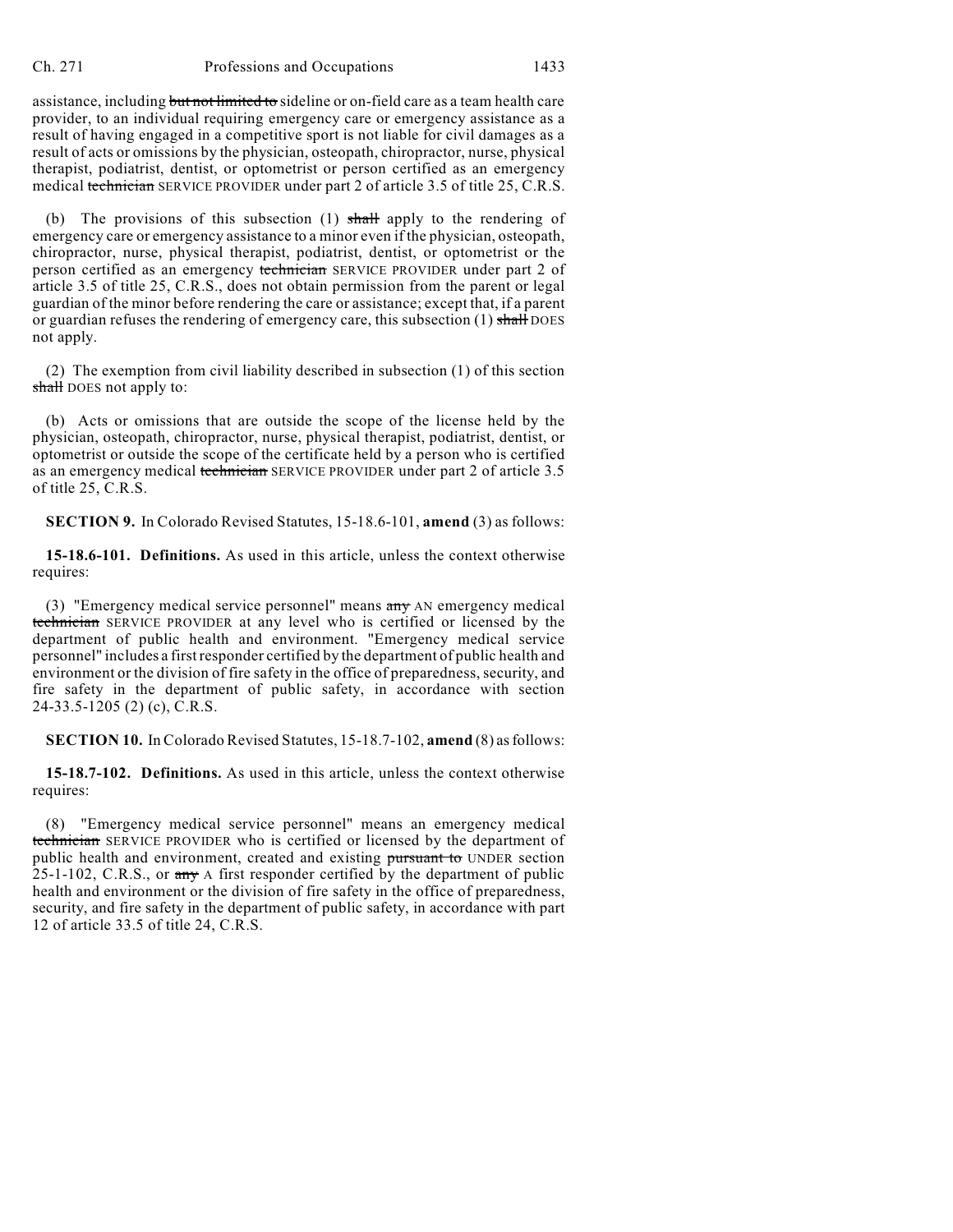**SECTION 11.** In Colorado Revised Statutes, 18-1.3-501, **amend** (1.5) as follows:

**18-1.3-501. Misdemeanors classified - penalties.** (1.5) (a) If a defendant is convicted of assault in the third degree pursuant to UNDER section 18-3-204 and the victim is a peace officer, emergency medical technician SERVICE PROVIDER, emergency medical care provider, or firefighter engaged in the performance of his or her duties, notwithstanding the provisions of subsection  $(1)$  of this section, the court shall sentence the defendant to a term of imprisonment greater than the maximum sentence but no more than twice the maximum sentence authorized for the same crime when the victim is not a peace officer, emergency medical technician SERVICE PROVIDER, emergency medical care provider, or firefighter engaged in the performance of his or her duties. In addition to such THE term of imprisonment, the court may impose a fine on the defendant pursuant to UNDER subsection  $(1)$  of this section. At any time after sentencing and prior to BEFORE the discharge of the defendant's sentence, the victim may request that the defendant participate in restorative justice practices with the victim. If the defendant accepts responsibility for and expresses remorse for his or her actions and is willing to repair the harm caused by his or her actions, an individual responsible for the defendant's supervision shall make the necessary arrangements for the restorative justice practices requested by the victim.

(b) As used in this section, "peace officer, emergency medical technician SERVICE PROVIDER, emergency medical care provider, or firefighter engaged in the performance of his or her duties" means a peace officer as described in section 16-2.5-101, C.R.S., emergency medical technician SERVICE PROVIDER as defined in part 1 of article 3.5 of title 25, C.R.S., emergency medical care provider as defined by section 18-3-204 (4), or a firefighter as defined in section 18-3-201 (1), who is engaged or acting in or who is present for the purpose of engaging TO ENGAGE or acting ACT in the performance of any A duty, service, or function imposed, authorized, required, or permitted by law to be performed by a peace officer, emergency medical technician SERVICE PROVIDER, emergency medical care provider, or firefighter, whether or not the peace officer, emergency medical technician SERVICE PROVIDER, emergency medical care provider, or firefighter is within the territorial limits of his or her jurisdiction, if the peace officer, emergency medical technician SERVICE PROVIDER, emergency medical care provider, or firefighter is in uniform or the person committing an assault upon or offense against or otherwise acting toward such THE peace officer, emergency medical technician SERVICE PROVIDER, emergency medical care provider, or firefighter knows or reasonably should know that the victim is a peace officer, emergency medical technician SERVICE PROVIDER, emergency medical care provider, or firefighter or if the peace officer, emergency medical technician SERVICE PROVIDER, emergency medical care provider, or firefighter is intentionally assaulted in retaliation for the performance of his or her official duties.

**SECTION 12.** In Colorado Revised Statutes, 18-3-106, **amend** (4) (d) as follows:

**18-3-106. Vehicular homicide.** (4) (d) No person except a physician, a registered nurse, a paramedic as certified in part 2 of article 3.5 of title 25, C.R.S., an emergency medical technician SERVICE PROVIDER as defined in part 1 of article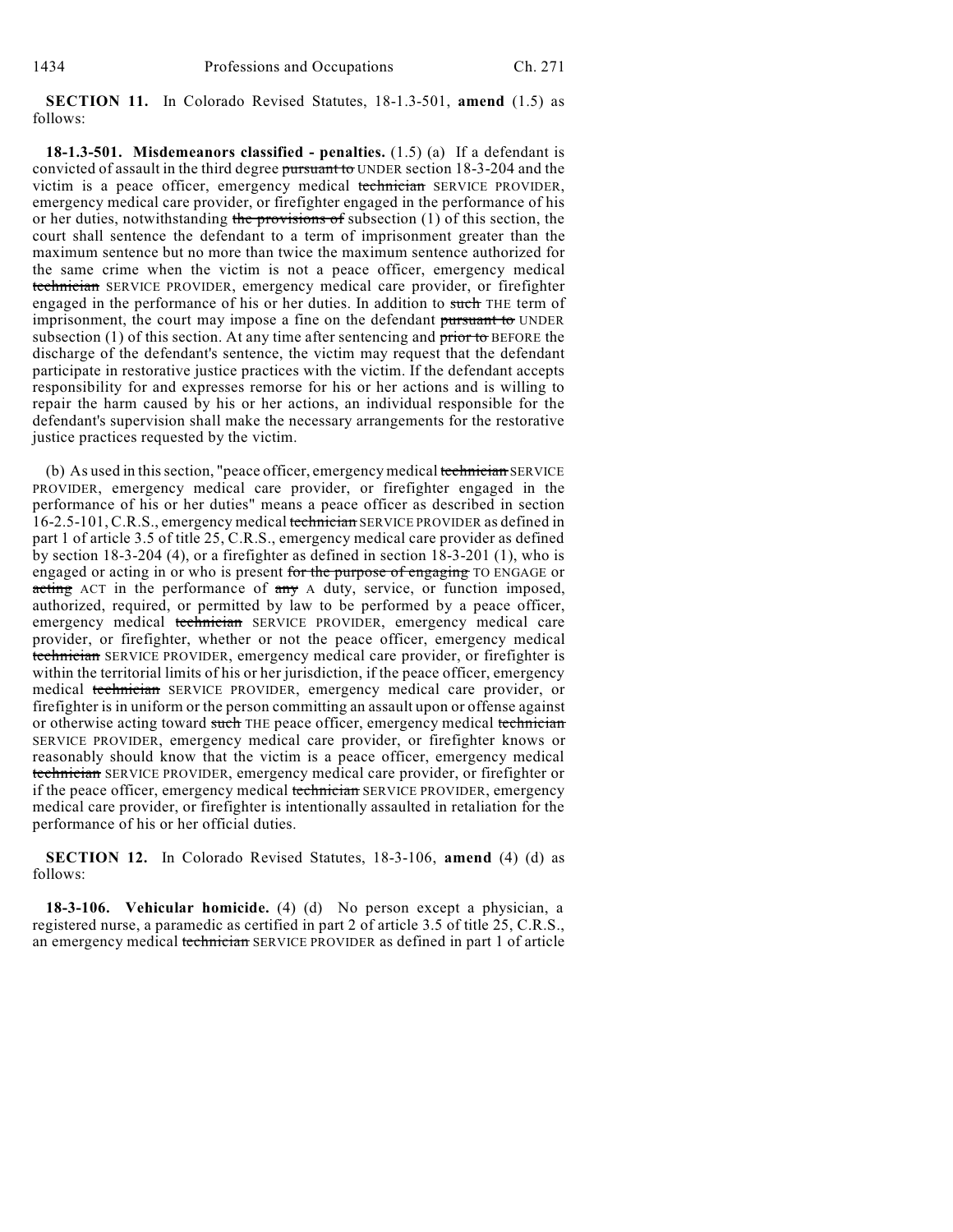3.5 of title 25, C.R.S., or a person whose normal duties include withdrawing blood samples under the supervision of a physician or registered nurse shall be IS entitled to withdraw blood for the purpose of determining the alcoholic or drug content therein OF THE BLOOD FOR PURPOSES OF THIS SECTION. In any A trial for a violation of paragraph (b) of subsection (1) of this section, testimony of a law enforcement officer that he OR SHE witnessed the taking of a blood specimen by a person who he OR SHE reasonably believed was authorized to withdraw blood specimens shall be IS sufficient evidence that such THE person was so authorized, and testimony from the person who obtained the blood specimens concerning such THE person's authorization to obtain blood specimens shall IS not be a prerequisite to the admissibility of test results concerning the blood specimens obtained. No civil liability shall attach to any person authorized to obtain blood, breath, saliva, or urine specimens or to any hospital, clinic, or association in or for which such specimens are obtained pursuant to this subsection (4) as a result of the act of obtaining such THE specimens from any A person if such THE specimens were obtained according to the rules and regulations prescribed by the state board of health; except that such provision shall DOES not relieve any such THE person from liability for negligence in the obtaining of any specimen sample.

**SECTION 13.** In Colorado Revised Statutes, 18-3-204, **amend** (1) (b) as follows:

**18-3-204. Assault in the third degree.** (1) A person commits the crime of assault in the third degree if:

(b) The person, with intent to infect, injure, harm, harass, annoy, threaten, or alarm another person whom the actor knows or reasonably should know to be a peace officer, a firefighter, an emergency medical care provider, or an emergency medical technician SERVICE PROVIDER, causes such THE other person to come into contact with blood, seminal fluid, urine, feces, saliva, mucus, vomit, or any toxic, caustic, or hazardous material by any means, including but not limited to throwing, tossing, or expelling such THE fluid or material.

**SECTION 14.** In Colorado Revised Statutes, 18-3-205, **amend** (4) (d) as follows:

**18-3-205. Vehicular assault.** (4) (d) No person except a physician, a registered nurse, a paramedic as certified in part 2 of article 3.5 of title 25, C.R.S., an emergency medical technician SERVICE PROVIDER as defined in part 1 of article 3.5 of title 25, C.R.S., or a person whose normal duties include withdrawing blood samples under the supervision of a physician or registered nurse shall be IS entitled to withdraw blood for the purpose of determining TO DETERMINE the alcoholic or drug content therein OF THE BLOOD FOR PURPOSES OF THIS SECTION. In any A trial for a violation of paragraph (b) of subsection (1) of this section, testimony of a law enforcement officer that he THE OFFICER witnessed the taking of a blood specimen by a person who he THE OFFICER reasonably believed was authorized to withdraw blood specimens shall be IS sufficient evidence that such THE person was so authorized, and testimony from the person who obtained the blood specimens concerning such THE person's authorization to obtain blood specimens shall IS not be a prerequisite to the admissibility of test results concerning the blood specimens obtained. No civil liability shall attach to any A person authorized to obtain blood,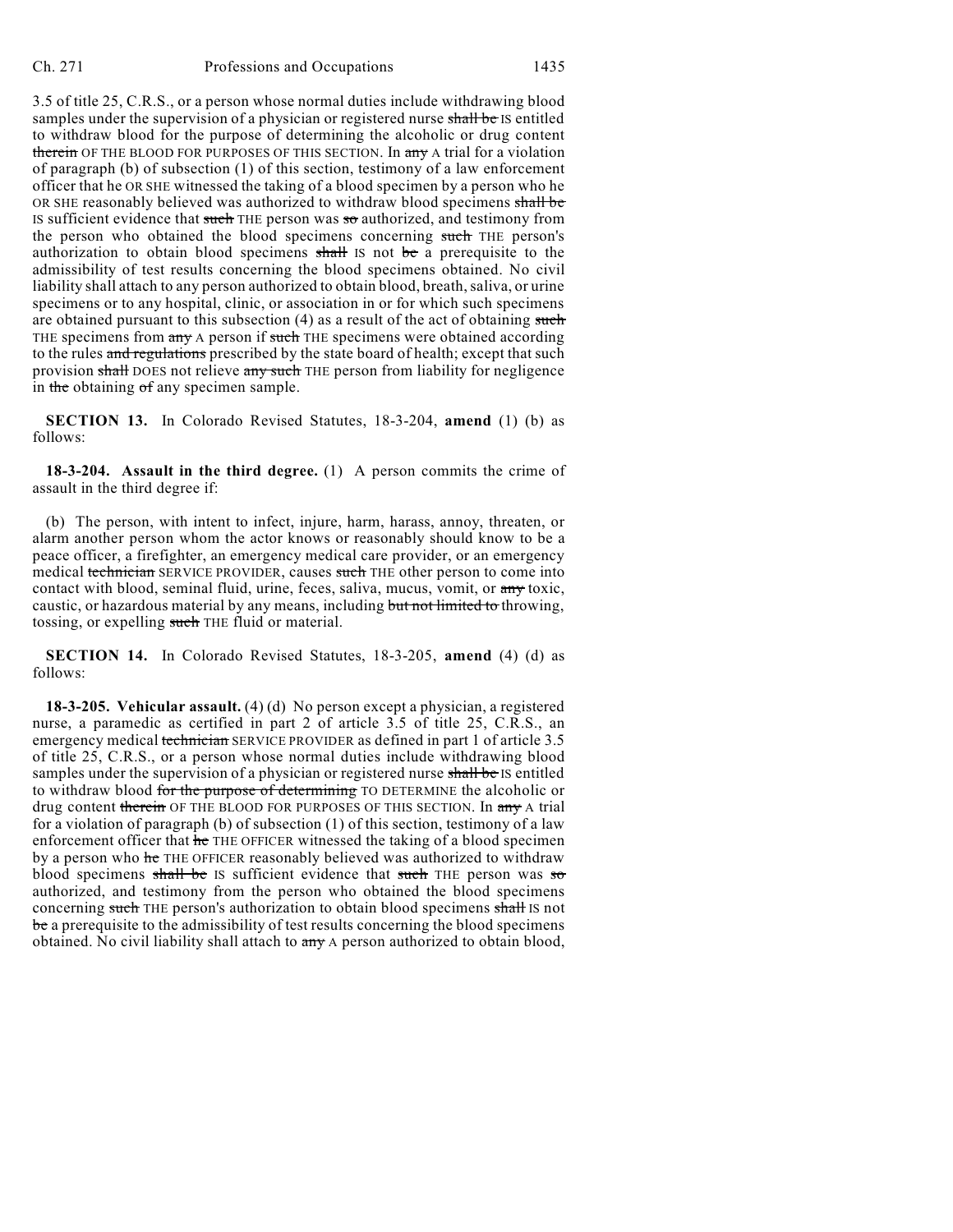breath, saliva, or urine specimens or to any A hospital, clinic, or association in or for which such THE specimens are obtained pursuant to IN ACCORDANCE WITH this subsection  $(4)$  as a result of the act of obtaining such THE specimens from any person if such THE specimens were obtained according to the rules and regulations prescribed by the state board of health; except that such THE provision shall DOES not relieve any such THE person from liability for negligence in the obtaining of any THE specimen sample.

**SECTION 15.** In Colorado Revised Statutes, 18-4-412, **amend** (2) (a) as follows:

### **18-4-412. Theft of medical records or medical information - penalty.** (2) As used in this section:

(a) "Medical record" means the written or graphic documentation, sound recording, or computer record pertaining to medical, mental health, and health care services, including medical marijuana services, that are performed at the direction of a physician or other licensed health care provider on behalf of a patient by physicians, dentists, nurses, technicians SERVICE PROVIDERS, emergency medical technicians SERVICE PROVIDERS, mental health professionals, prehospital providers, or other health care personnel. "Medical record" includes such diagnostic documentation as X rays, electrocardiograms, electroencephalograms, and other test results. "Medical record" includes data entered into the prescription drug monitoring program pursuant to UNDER section 12-22-704, C.R.S.

**SECTION 16.** In Colorado Revised Statutes, 24-33.5-1203, **amend** (1) (h) as follows:

**24-33.5-1203. Duties of division.** (1) The division shall perform the following duties:

(h) Upon the request of local government officials, provide technical assistance in defining and developing solutions to local fire safety problems including, but not limited to, fireworks statutes; electrical hazards; public education programs; regulations concerning explosives; inspection of facilities when the performance of such THE inspections is the statutory duty of another state agency; certification of emergency medical technicians SERVICE PROVIDERS and paramedics; hazardous materials storage, handling, and transportation; and volatile, flammable, and carcinogenic materials;

**SECTION 17.** In Colorado Revised Statutes, 24-33.5-1802, **amend** (3.3) as follows:

**24-33.5-1802. Definitions.** As used in this part 18, unless the context otherwise requires:

(3.3) "First responder" means an individual who responds in a professional capacity to an emergency that occurs in a school building, including, but not limited to, peace officers, firefighters, emergency medical technicians SERVICE PROVIDERS, school administrators, and teachers.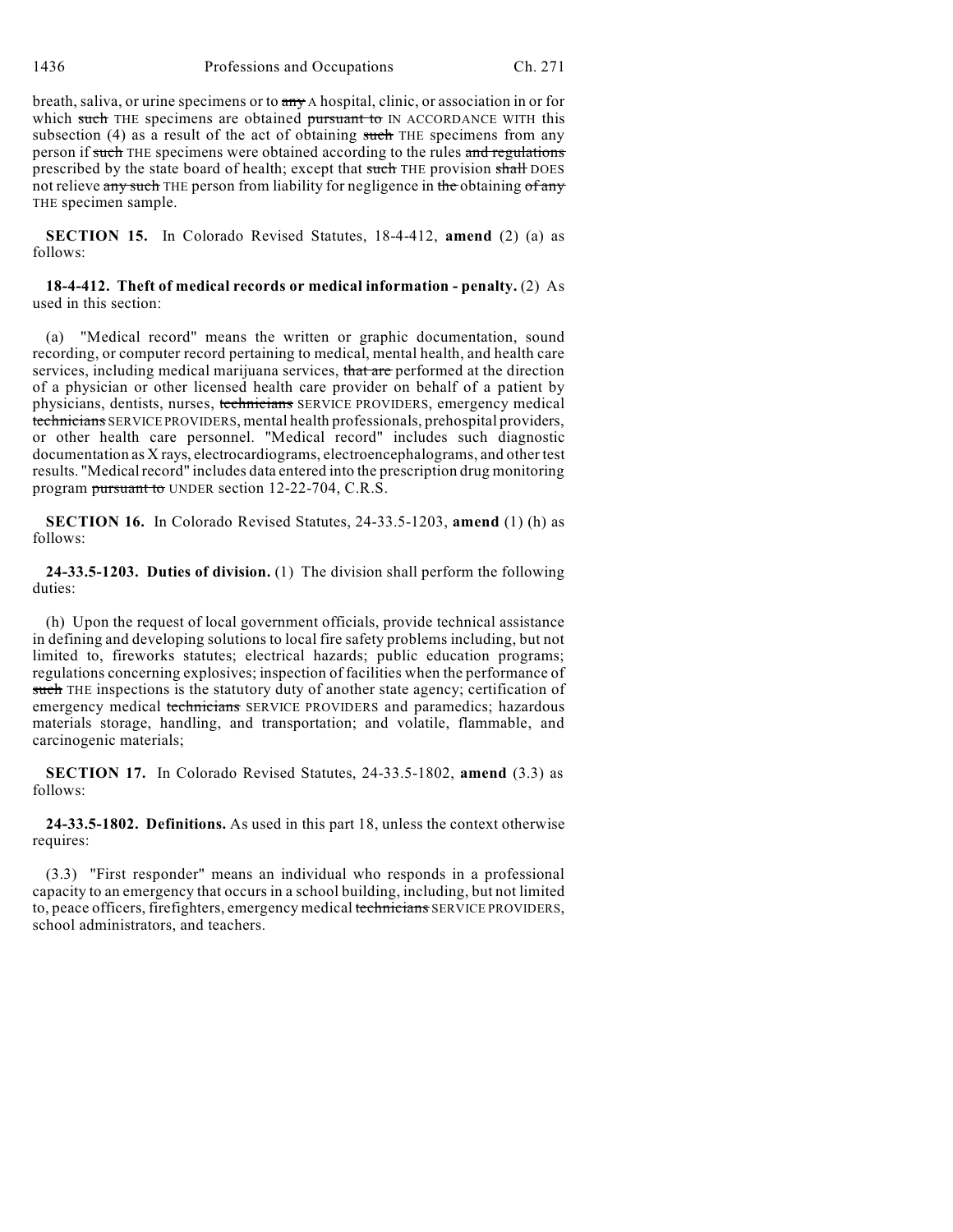**SECTION 18.** In Colorado Revised Statutes, 25-1-1202, **amend** (1) (yy) as follows:

**25-1-1202. Index of statutory sections regarding medical record confidentiality and health information.** (1) Statutory provisions concerning policies, procedures, and references to the release, sharing, and use of medical records and health information include the following:

(yy) Section 25-3.5-501, concerning records maintained by ambulance services and emergency medical technicians SERVICE PROVIDERS;

**SECTION 19.** In Colorado Revised Statutes, **amend** 25-1-1204 as follows:

**25-1-1204. On-line exchange of advanced directives forms permitted.** A public or private entity, including but not limited to a nonprofit organization, that facilitates the exchange of health information among emergency medical technicians SERVICE PROVIDERS, doctors, hospitals, nursing homes, pharmacies, home health agencies, health plans, and local health information agencies through the use of health information technology may facilitate the voluntary, secure, and confidential exchange of forms containing advanced directives regarding a person's acceptance or rejection of life-sustaining medical or surgical treatment.

**SECTION 20.** In Colorado Revised Statutes, 25-3.5-103, **amend** (8), (10.6), (11.5), and (12) as follows:

**25-3.5-103. Definitions.** As used in this article, unless the context otherwise requires:

(8) "Emergency medical technician SERVICE PROVIDER" means an individual who holds a valid emergency medical technician SERVICE PROVIDER certificate issued by the department as provided in this article.

(10.6) "Refresher course program" means a program establishing a course of instruction designed to keep emergency medical technicians SERVICE PROVIDERS abreast of developments or new techniques in their profession, which course includes an examination or examinations administered at any time during or following such THE course to facilitate continuing evaluation of emergency medical technician examinees SERVICE PROVIDERS.

(11.5) "Service agency" means a fixed-base or mobile prehospital provider of emergency medical services that employs emergency medical technicians SERVICE PROVIDERS to render medical care to patients.

(12) "Volunteer emergency medical technician SERVICE PROVIDER" means an emergency medical technician SERVICE PROVIDER who does not receive direct remuneration for the performance of emergency medical services.

**SECTION 21.** In Colorado Revised Statutes, 25-3.5-603, **amend** (1) (a), (3) introductory portion,  $(3)$  (a) (II) introductory portion,  $(3)$  (a) (II) (B),  $(3)$  (c) introductory portion, and (3) (c) (I) as follows: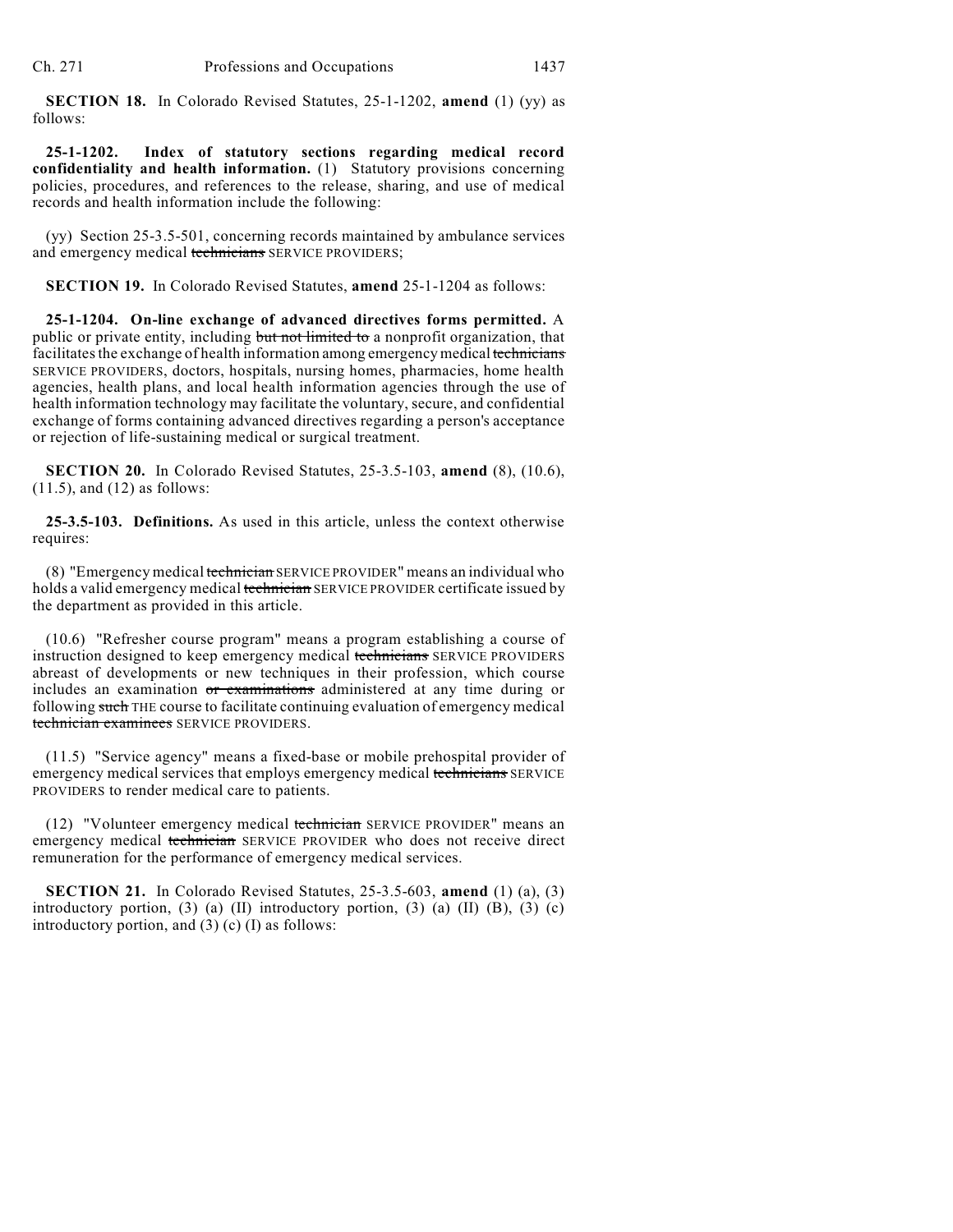**25-3.5-603. Emergency medical services account - creation - allocation of funds.** (1) (a) There is hereby created a special account within the highway users tax fund established pursuant to UNDER section  $43-4-201$ , C.R.S., to be known as the emergency medical services account, which shall consist CONSISTS of all moneys transferred thereto in accordance with section 42-3-304 (21), C.R.S., and fees collected pursuant to UNDER section 25-3.5-203 for provisional certifications of emergency medical technicians SERVICE PROVIDERS.

(3) On and after July 1, 2002, THE GENERAL ASSEMBLY SHALL APPROPRIATE moneys in the emergency medical services account: shall be appropriated:

(a) (II) Of the amount appropriated pursuant to UNDER subparagraph (I) of this paragraph (a) for grants:

(B) THE DEPARTMENT SHALL AWARD a minimum of one hundred fifty thousand dollars shall be awarded to offset the training costs of emergency medical technicians SERVICE PROVIDERS, emergency medical dispatchers, emergency medical services instructors, emergency medical services coordinators, and other personnel who provide emergency medical services. Of said one hundred fifty thousand dollars, no less than eighty percent shall be used in the training of emergency medical technicians SERVICE PROVIDERS.

(c) To the direct and indirect costs of planning, developing, implementing, maintaining, and improving the statewide emergency medical and trauma services system. Such THESE costs shall include:

(I) Providing technical assistance and support to local governments, local emergency medical and trauma service providers, and RETACs operating a statewide data collection system, coordinating local and state programs, providing assistance in selection and purchasing of medical and communication equipment, administering the EMTS grant program, and establishing and maintaining scope of practice for certified medical technicians SERVICE PROVIDERS; and

**SECTION 22.** In Colorado Revised Statutes, 25-3.5-605, **amend** (2) introductory portion, (2) (d) introductory portion, and (2) (d) (I) as follows:

**25-3.5-605. Improvement of county emergency medical and trauma services - eligibility for county funding - manner of distributing funds.** (2) In order to qualify for moneys under this section, a county shall MUST:

(d) Ensure that all moneys received pursuant to UNDER this section shall be ARE expended on developing and updating the emergency medical and trauma services plan and other emergency medical and trauma services needs of the county such as:

(I) Training and certification of emergency medical technicians SERVICE PROVIDERS;

**SECTION 23.** In Colorado Revised Statutes, 33-13-108.1, **amend** (6) asfollows:

**33-13-108.1. Operating a vessel while under the influence.** (6) The ARRESTING OFFICER HAVING PROBABLE CAUSE TO BELIEVE A PERSON HAS VIOLATED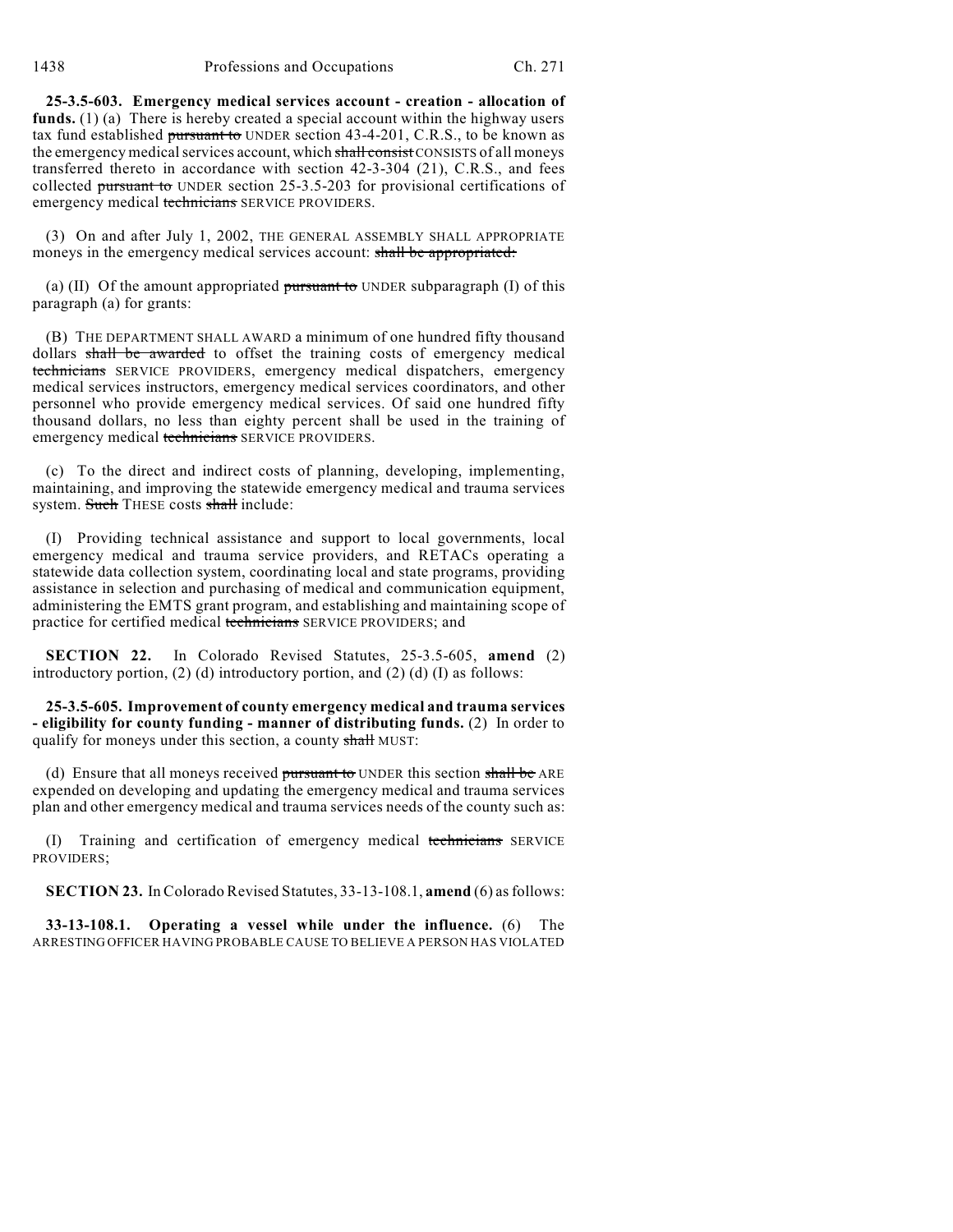THIS SECTION SHALL DIRECT THE ADMINISTRATION OF THE tests shall be administered at the direction of the arresting officer having reasonable grounds to believe that the person had been operating a vessel in violation of subsection (1) of this section and in accordance with rules prescribed by the state board of health with utmost respect for the constitutional rights, dignity, and health of the person being tested. No person except a physician, a registered nurse, a paramedic as certified in part 2 of article 3.5 of title 25, C.R.S., an emergency medical technician SERVICE PROVIDER as defined in part 1 of article 3.5 of title 25, C.R.S., or a person whose normal duties include withdrawing blood samples under the supervision of a physician or registered nurse shall be entitled to withdraw blood for the purpose of determining TO DETERMINE the alcoholic or drug content of the blood FOR PURPOSES OF THIS SECTION. No civil liability shall attach ATTACHES to any A person authorized to obtain blood, breath, saliva, or urine specimens or to  $\frac{dy}{dx}$  A hospital in which the specimens are obtained as provided in subsection (4) of this section as a result of the act of obtaining the specimens from any person submitting thereto if the specimens were obtained according to the rules prescribed by OF the state board of health; except that this provision shall DOES not relieve any such THE person from liability for negligence in obtaining a specimen sample.

**SECTION 24.** In Colorado Revised Statutes, 41-2-102, **amend** (6) (b) (II) as follows:

**41-2-102. Operating an aircraft under the influence - operating an aircraft with excessive alcohol content - tests- penalties- useful public service program.** (6) (b) (II) No person except a physician, a registered nurse, an emergency medical technician SERVICE PROVIDER, as defined in part 1 of article 3.5 of title 25, C.R.S., and as certified in part 2 of article 3.5 of title 25, C.R.S., or a person whose normal duties include withdrawing blood samples under the supervision of a physician or registered nurse shall be entitled to withdraw blood for the purpose of determining TO DETERMINE the alcoholic or drug content therein OF THE BLOOD FOR PURPOSES OF THIS SECTION. In any A trial for a violation of subsection  $(1)$  or  $(2)$  of this section, the testimony of a law enforcement officer that he OR SHE witnessed the taking of a blood specimen by a person who he OR SHE reasonably believed was authorized to withdraw a blood specimen shall be IS sufficient evidence that such THE person was so authorized, and testimony from the person who obtained the blood specimens concerning such THE person's authorization to obtain blood specimens shall IS not be a prerequisite to the admissibility of test results concerning the blood specimen obtained. No civil liability shall attach ATTACHES to any A person authorized to obtain blood, breath, saliva, or urine specimens or to any A hospital, clinic, or association in or for which such THE specimens are obtained as provided in this subsection  $(6)$  as a result of the act of obtaining such THE specimens from any person submitting thereto if such THE specimens were obtained according to the rules and regulations prescribed by OF the state board of health; except that this provision shall not relieve any such THE person from liability for negligence in the obtaining of any specimen sample.

**SECTION 25.** In Colorado Revised Statutes, 42-4-1301.1, **amend** (6) (a) as follows:

**42-4-1301.1. Expressed consent for the taking of blood, breath, urine, or saliva sample - testing.** (6) (a) No person except a physician, a registered nurse,